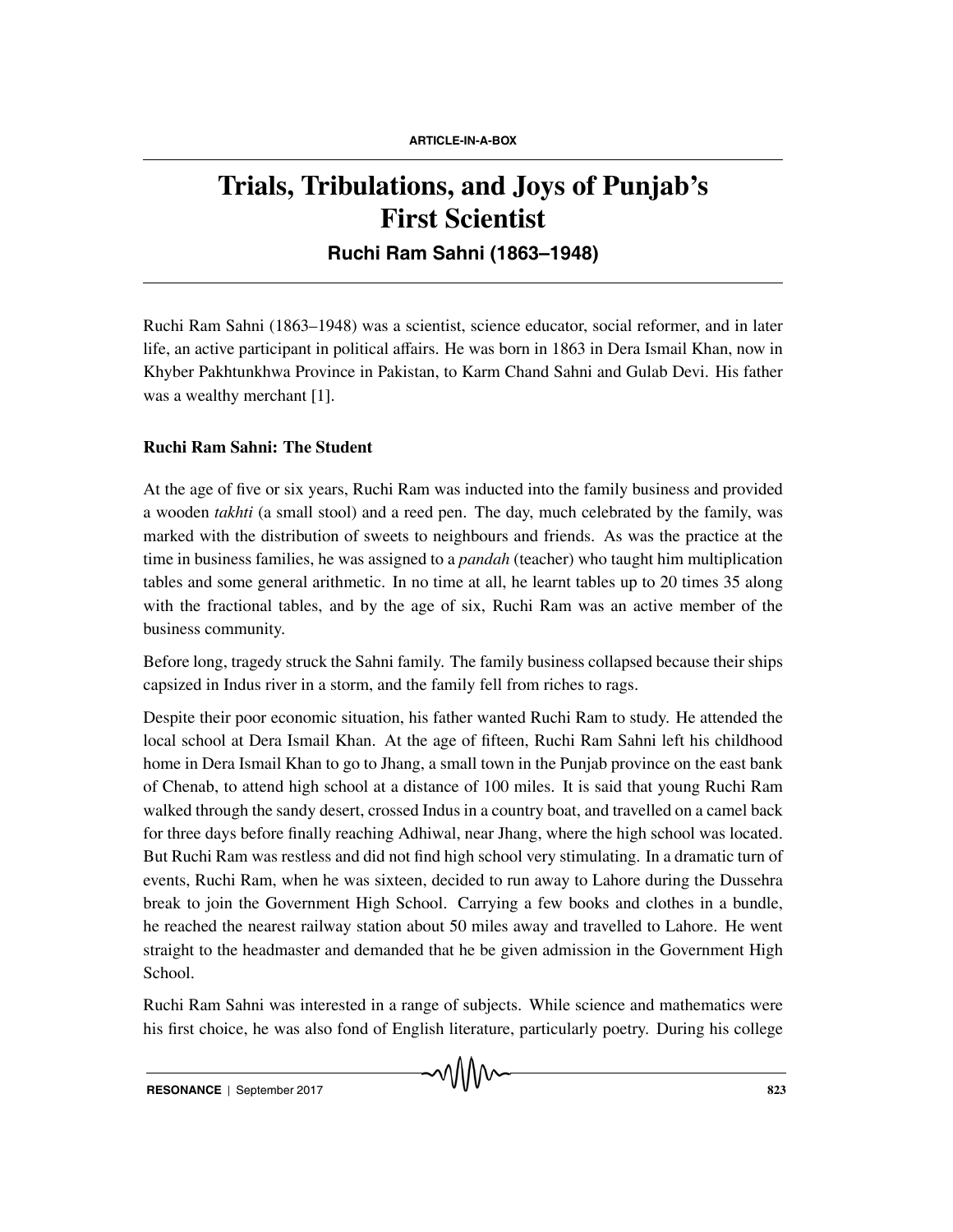days in Lahore, Ruchi Ram and his friends would discuss Mill's utilitarianism and Bentham's theory of legislation for hours on end. He was fluent in English, Persian, and Punjabi and was amongst the first generation of English educated Punjabis.

School and college life in Lahore transformed young Sahni. For the first time, he was exposed to new ideas about secularism and became a staunch member of the Brahmo Samaj movement in Punjab. He was opposed to the rising tide of Hindu nationalism and felt that it was divisive. He got deeply involved in Gurdwara reform and also did *kar seva* for cleaning the Golden Temple in Amritsar.

But his first love was science. He was not only a student at the Government College, Lahore, but also taught science there for 31 years. He joined as an Assistant Professor of Science (physics and chemistry) at the Government College, Lahore, from where he retired as a Senior Professor of Chemistry on 5th April 1918, at the age of fifty-five.

### **Ruchi Ram Sahni: The Scientist**

Before joining the Government College, he spent two years with the Indian Meteorological Department during 1885–87. He was appointed as the Assistant Meteorological Reporter to the Government of India. His two years in Simla and Calcutta – the headquarters of the Indian Meteorological Department – were a great learning experience. He was not only entrusted with crucial responsibilities by his boss, H F Blandford (FRS) but also had the opportunity to pursue an M.A. degree from Presidency College, Calcutta.

Once, when his boss was out of town, Ruchi Ram received the daily weather report which showed signs of an approaching cyclone near the Bengal coast. As was the practice at the time, the data upon which the daily report was based comprised the record of weather conditions as observed at about 120 stations all over India and Burma, and reported to the Simla office by telegraph every morning. The report was generally ready by 4.30 the same evening when it was sent to the Government Press at Simla. At the same time, a summary of the report was telegraphed to all the daily papers in India. On this particular day, Ruchi Ram Sahni noticed that Diamond Harbour had reported an unusually rapid fall in atmospheric pressure. There was nothing in the reports from the surrounding stations to explain or support this. His bosses were away in Calcutta. In his autobiography, Sahni says, "I had an urgent telegram sent to the 'Observer' at Diamond Harbour asking him to send me a fresh report of the latest readings. This report confirmed my original suspicion that a big storm was approaching. I then asked him not to leave the observatory till further orders, and to keep sending me half-hourly reports on the weather. A little later, I asked two or three of the other neighbouring stations also to do the same. Meanwhile, I was also making a hurried study of the reports of previous big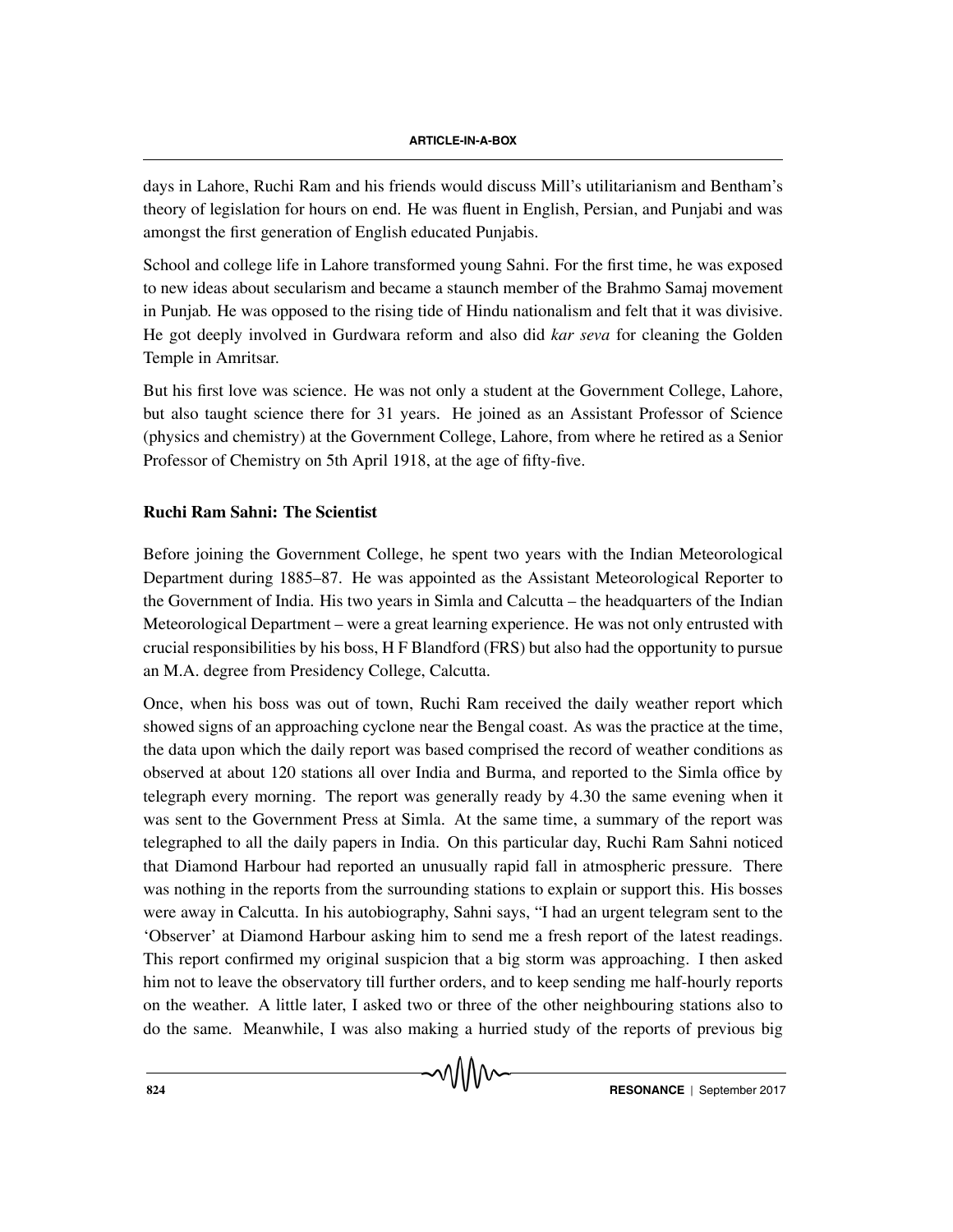storms. It was only when I was quite convinced in my mind that a big storm was approaching the coast that I issued the immediate danger signals." When his bosses heard that he had sent such an important signal on his own, they were perturbed. The storm was severe and was known as the 'False Point cyclone'. According to Kochhar, "False Point cyclone......ranks as one of the severest cyclones in the recorded history of Bay of Bengal. The damage due to the cyclone was minimal, thanks to the scientific acumen of a 22-year-old Indian meteorologist who, though placed on the lowest rung of official hierarchy, boldly issued the red alert on his personal responsibility without caring for a green signal from his superiors" [2].

Ruchi Ram Sahni was the first Indian meteorologist, but he was never given credit for his work. In fact, he says in his autobiography that his appointment was challenged by one of his European colleagues who wrote in an important newspaper – *Pioneer of Allahabad* – "....that the time had not come for a 'native' to be appointed to a responsible scientific post". As Ruchi Ram recalls about the report by his colleague, "He had no grievance, he pointed out, against the particular individual who had been put in charge of the onerous duties for which a European alone was considered the fittest person. The criticism closed with the reference to the fact that the daily weather report was sent to foreign countries, including Russia, and that the Russians would have but small regard for the Government of India when they realised that a native had been appointed to such a responsible post."

However, the False Point cyclone was such a major cyclone that it was written about in many



**Figure 1.** Ruchi Ram Sahni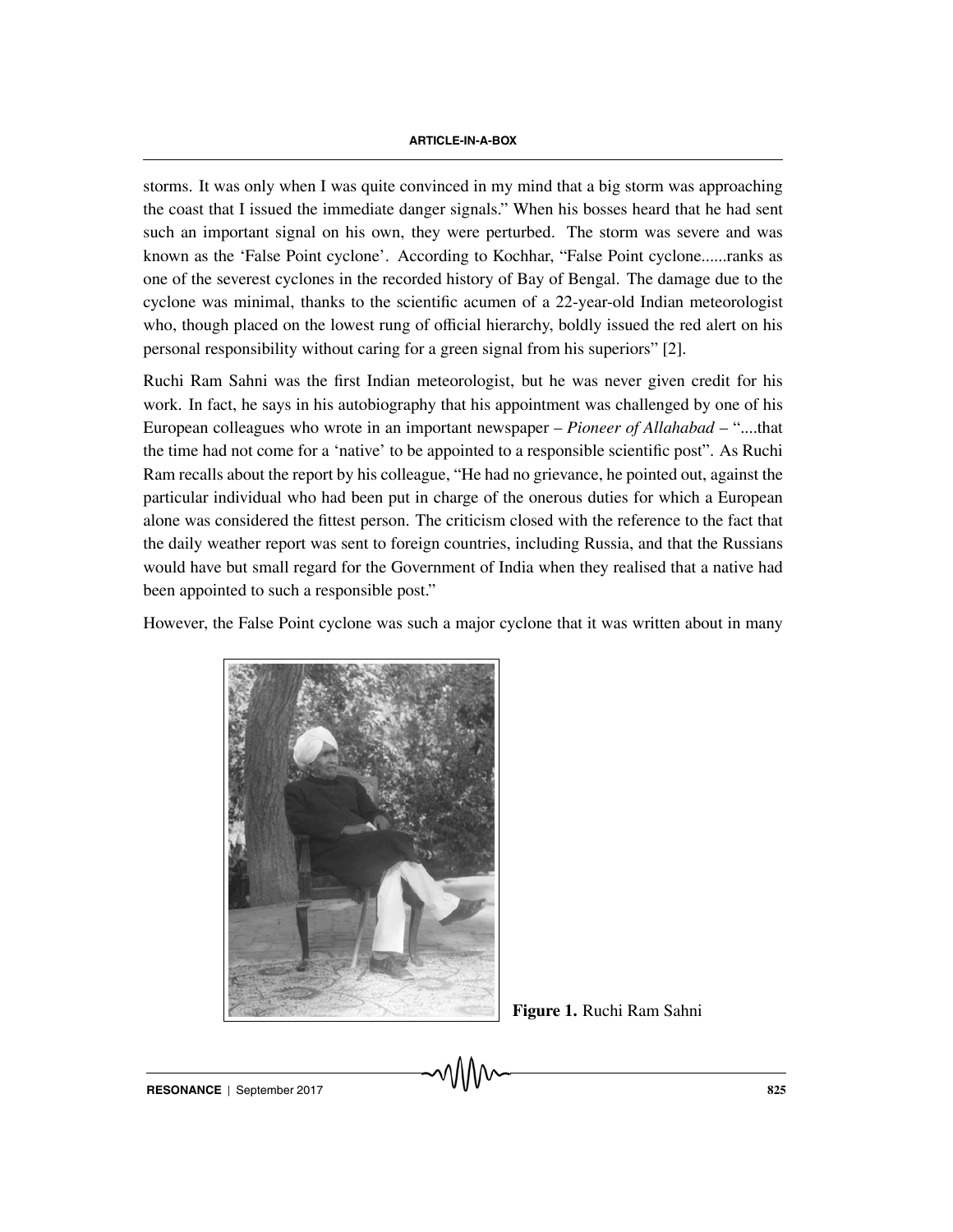scientific journals. More than 5,000 people lost their lives, and many more would have lost theirs if the storm warning had not been issued on time. Although his superiors rebuked him for taking the action he did, it was his boss who decided to write about the cyclone, and Sahni was not credited at all. Ruchi Ram Sahni says, "I suppose a native was not considered to be a fit person to write the paper."

Apart from the opportunity to learn about weather prediction, it was in Calcutta that Ruchi Ram Sahni first attended lectures on popular science at Dr. Mahendra Lal Sircar Institute. These talks inspired him and Professor Oman of the Government College to start the Punjab Science Institute at Lahore in 1887.

The original idea was that the Institute would popularise science through lecture demonstrations. However, Ruchi Ram also had other ideas. He felt that science could never reach the masses till rural schools were not equipped with laboratory instruments. But such equipment was expensive and had to be imported from Britain. Ruchi Ram was of the opinion that laboratory equipment should be made and repaired in India so that it was affordable, and he soon set up the Punjab Science Workshop – which he described as his youngest child – to make his dream a reality. The workshop produced such high-quality equipment that at an important scientific conference in Poona (now Pune), when he stayed with M G Ranade, Ruchi Ram was accused of passing off equipment made in England as his creations. The Inspector of Schools felt that such high-quality equipment could not be made in India.

The Punjab Science Institute and Workshop were hugely successful. But Sahni was by that time involved in a number of other issues and could not devote enough time to these institutions. These were hence handed over to another scientific institution to carry the work further. Ruchi Ram Sahni was a committed teacher and funded his own experiments, which he conducted not only in laboratories but also in the street corners of Lahore and surrounding rural areas. So popular were his street-side demonstrations and his efforts at demystification of science that he was often invited by the *Rajas* and *Nawabs* of the princely states to perform experiments on a range of subjects such as electric waves, pure and impure air, electroplating, glass-making, and more. Many of his public lecture-cum-demonstrations were given in Punjabi using the magic lantern for students and ordinary people. He gave more than 500 public lectures, mostly in Punjabi.

Unfortunately, Ruchi Ram Sahni faced a lot of harassment from his European bosses, and he describes at length his experiences. He was not one to take things lying down and reported to the authorities issues such as leakage of examination papers, teachers favouring students, and so on. These issues are described at length in his memoirs. It was therefore not at all surprising that although he was the most senior Professor of chemistry in Government College, Lahore,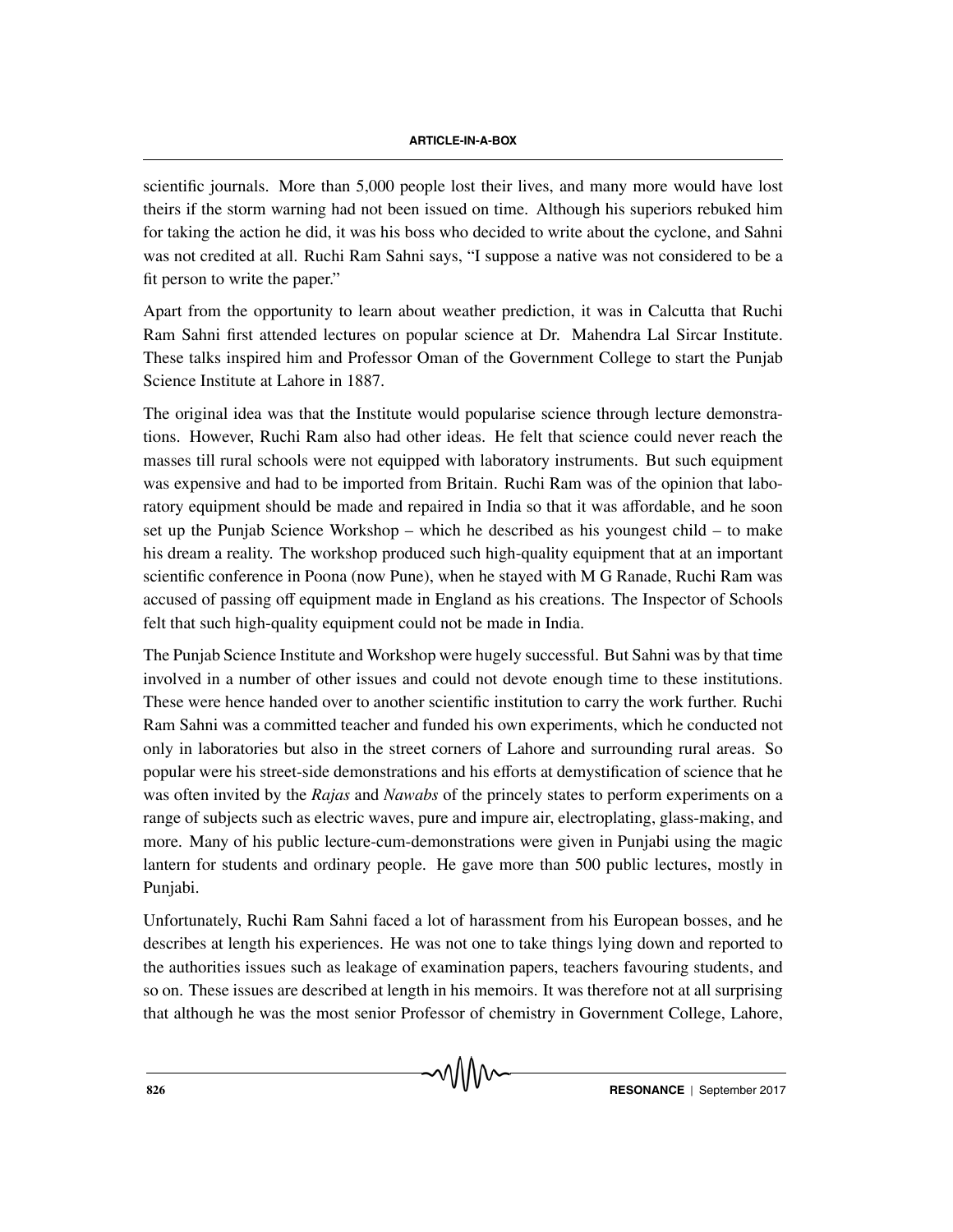the authorities decided to get a much younger man without any teaching experience to become the Head of the Department.

This came as a huge shock to Sahni, and he decided that very moment to go away to Germany on a sabbatical. At the age of 51, he began to pursue research on radioactivity, a subject in which he had been interested for long. In 1914, he moved to Karlsruhe in Germany but had to leave for England at the start of the First World War. Here, he joined the famous Manchester Laboratory, where he worked under the guidance of Ernest Rutherford and Niels Bohr. This research was published in the *Philosophical Magazine* in 1915 and 1917.

After returning to Lahore in 1916, he went to work in Professor C V Raman's laboratory in Calcutta for a few months. In 1920, when C V Raman visited Lahore, it was reported by *The Tribune* that Raman at a public gathering had called Ruchi Ram Sahni 'the doyen of education in the Province'. He said that he had seen some of Professor Sahni's work in science journals before he had met him and had felt at once that he was a fellow worker in the same field [3].

Sahni's contribution to chemistry in Punjab was acknowledged by the Indian Chemical Society, Lahore Branch, in 1927. *The Tribune* reported that Dr. Duncliffe, the President of the Society at the time, 'eulogised the services of Professor Ruchi Ram Sahni who worked inside and outside the College for the progress of chemistry in its early stage' [4].

#### **Ruchi Ram Sahni: The Father**

Ruchi Ram Sahni was an adventurous man and an indulgent father. He had five sons and four daughters. Birbal Sahni and Mulk Raj Sahni followed their father's footsteps to become scientists. Birbal Sahni was a famous paleobotanist and Fellow of the Royal Society, who founded the Institute of Paleobotany in Lucknow. Mulk Raj was a geologist with the Geological Survey of India.

Mulk Raj Sahni in his autobiography relates an incident from 1905 when he was about six years old. His older brother, Birbal, then eight years old, took him and their sister (possibly Lajwanti) to look for crabs in a stream in Murree without informing anyone in the family. It was quite dark by the time they returned, with bleeding feet and tears from climbing boulders and rocks, and the household was in a turmoil. When asked by his father why he had taken his younger brother and sister without permission and what had they been up to, Birbal stood up and said that they had gone to catch crabs from the stream. The three children expected more than a shouting from their father. But Ruchi Ram Sahni being an adventurous man himself, did not say anything except, "Crabs, indeed!"

Mulk Raj recollected, how many years later, their father took him and his brothers on many

√∖∖∖∖∧